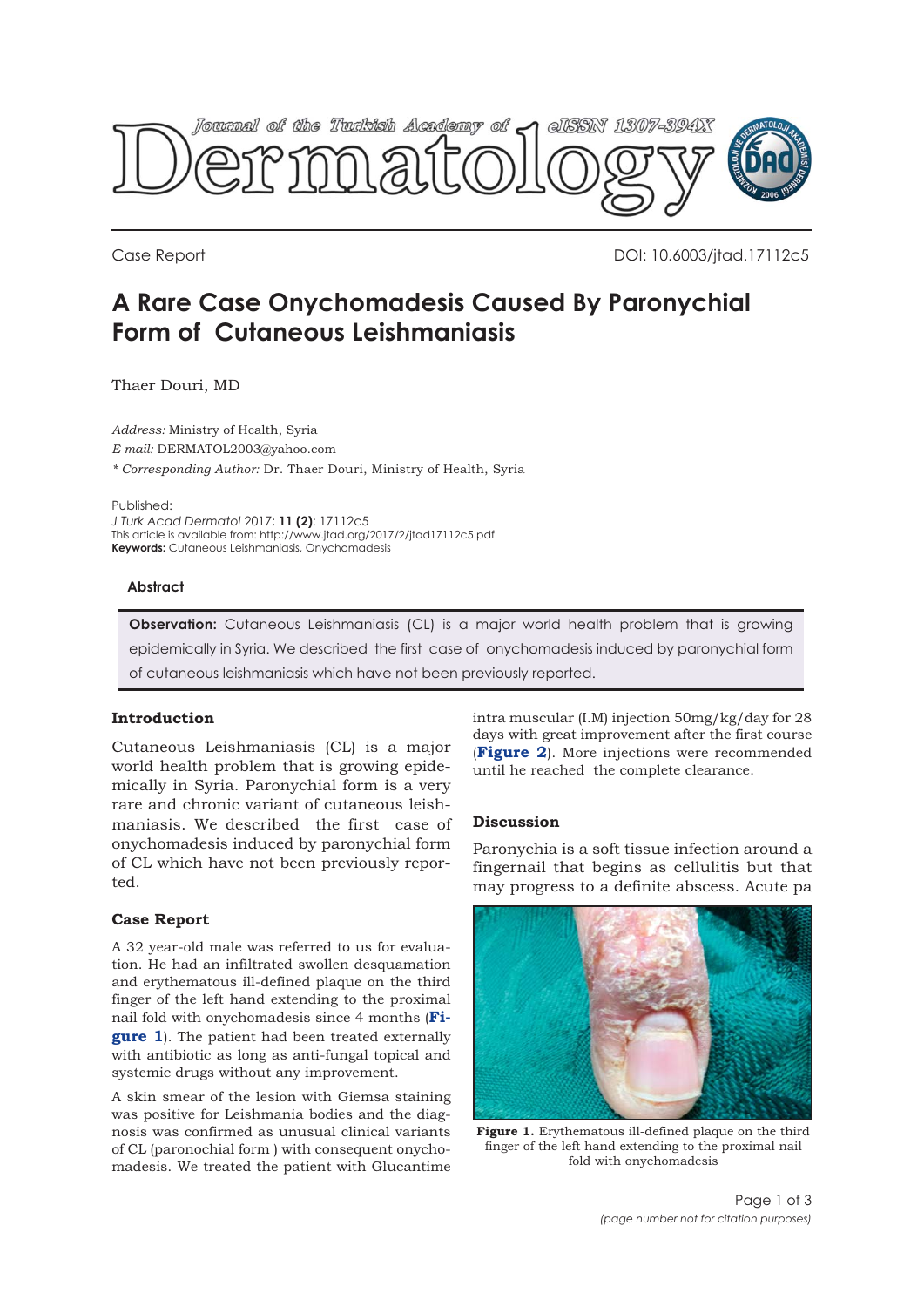<span id="page-1-0"></span>



**Figure 2**. Improvement after the first course of Glucantime injection

ronychia most frequently caused by staphylococci[**1**],while chronic paronychia is an inflammatory disorder of the nail folds of a toe or finger presenting as redness, tenderness, and swelling. It can be defined as inflammation of these sites lasting for more than 6 weeks [**2**]. It Usually caused by a fungal infection, rarely CL causes chronic paronychia [**2, 3, 4, [5](#page-2-0)**].

Cutaneous leishmaniasis is a major world health problem that is growing epidemically in Syria. It is a parasitic disease caused by Leishmania and transmitted by the bite of some species of sandflies and it affects various age groups[**[5](#page-2-0)**]. This disease is highly prevalent in Syria where Leishmania major and Leishmania tropica are the known etiological agents. In 2011, more than 58,000 cases were reported in the country by the Ministry of Health [**[6](#page-2-0)**].

Clinically there are many faces of CL: nodules, papules, ulcers ,as well as some unusual clinical variants. Paronychial form is a very rare and chronic variant of cutaneous leishmaniasis. In a large study included 718 patients with cutaneous leishmaniasis, 5.7% of them were presented with unusual morphologies [**[5](#page-2-0)**]. The commonest was lupoid leishmaniasis 14 (34.1%), followed by sporotrichoid 5 (12.1%), paronychial 3 (7.3%), lid leishmaniasis 2 (4.9%), psoriasiform 2 (4.9%), mycetoma-like 2 (4.9%), erysipeloid 2 (4.9%), chancriform 2 (4.9%), whitlow 1 (2.4%), scar leishmaniasis 1 (2.4%), DLE-like 1 (2.4%), 'squamous cell carcinoma'-like 1

(2.4%), zosteriform 1 (2.4%), eczematous 1 (2.4%), verrucous 1 (2.4%), palmar/plantar 1 (2.4%) and mucocutaneous 1 (2.4%) [**[5](#page-2-0)**].

Onychomadesis is characterized by separation of the nail plate from the matrix with persistent attachment to the nail bed and often, but not always, eventual shedding [**[7](#page-2-0)**]. *Hardin* et al conducted a retrospective review of cases of onychomadesis reported from January 1960 to March 2013 using the PubMed database and an Ovid. In total 56 articles have been published Onychomadesis has been associated with infection, autoimmune disease, critical illness and medications [**[7](#page-2-0)**]. The most commonly reported infection in association with onychomadesis was hand–foot–mouth disease (HFMD). Other causes include of varicella, C.albicans outside of the neonatal period, Fusarium solani and Trichophyton tonsurans [**[7](#page-2-0)**]. Cutaneous leishmaniasis has not been reported previously as a cause of onychomadisis. The mechanism of onychomadesis in paronychial CL is unknown but the inflammation may cause inhibition of nail matrix proliferation.

Treatment options of leishmaniasis in Syria include cryotherapy, intralesional antimonial preparations injection for simple lesions, and intramuscular ( I.M) pentavalent antimonial preparations. The choice of therapy depends on the size , number and location of the lesion(s) [**[8](#page-2-0)**]. In this case we treated the patient with intramuscular (I.M) Glucantim 50mg/kg/day for 28 days with healing almost complete. More injections were recommended until he reached the complete clearance of the lesion. Onychomadesis do not need any specific treatment.

#### **References**

- 1. Paronychia. Elizabeth M Billingsley, MD; Chief Editor: William D James, MD http://emedicine.medscape.com/article/1106062-overview
- 2. Chiheb S, El Machbouh L, Marnissi F. Paronychialike cutaneous leishmaniasis Dermatol Online J 2015; 18; 21. PMID: 26632940.
- 3. Chaabane H, Turki H. Images in clinical medicine. Cutaneous leishmaniasis with a paronychia-like lesion. N Engl J Med 2014; 371: 1736. PMID: 25354107.
- 4. Mahmood K. An unusual paronychia. Diagnosis: paronychial cutaneous leishmaniasis. Clin Exp Dermatol 2007; 32: 611-612. PMID:17362233